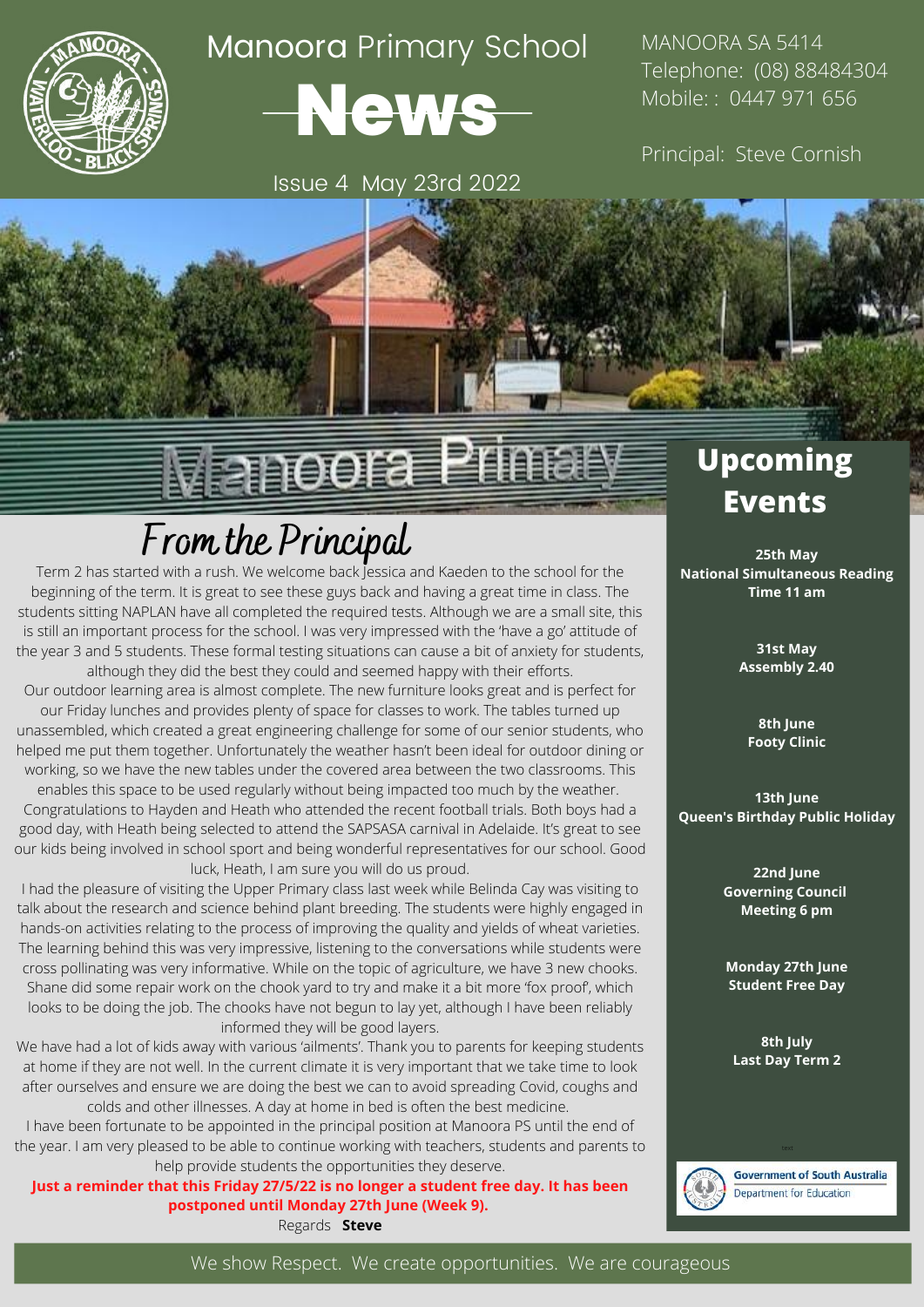# **Upper Primary News**



Students have done an amazing job researching the Symbols of Anzac and also the history of HMAS Manoora. We were lucky to have Mrs. Quick show us all the wonderful information down at the Institute, including the Honour Boards and special things from the ship HMAS Manoora including the sailor's hat, flags, life buoys, plaques. We also found all the local Memorials in Manoora dedicated to Military Service. Students were able to identify local family names on the Honour Boards and designed and printed Veteran's names on the 3D printer to display for Anzac Day. We read the local Veterans names out at our special Anzac

Commemoration Assembly at school.







We were so lucky to have Belinda Cay from AgCommunicators visit and teach us about pollination and photosynthesis. She bought her digital microscope in and we could see the stomata's on a leaf which open and shut when the plant is photosynthesising. Belinda gave us lots of ideas about investigations for the Food and Fibre competition at the Adelaide Show and how to set up a fair test.





**Yesterday Belinda Cay came from Agcommunicators to visit our school. We learnt that there are many pollinators and that there are clues on the plant or flower that tells us what the pollinator might be like bats, birds, possums and ants. We got taught that there is not just one flower on the landing pad which is in the middle the flower.**

**Photosynthesis is on a leaf and we were lucky that she brought a digital microscope so we could look at the photosynthesis on the leaf. I learnt lots of things about plants and pollinators.** 



**By Stella**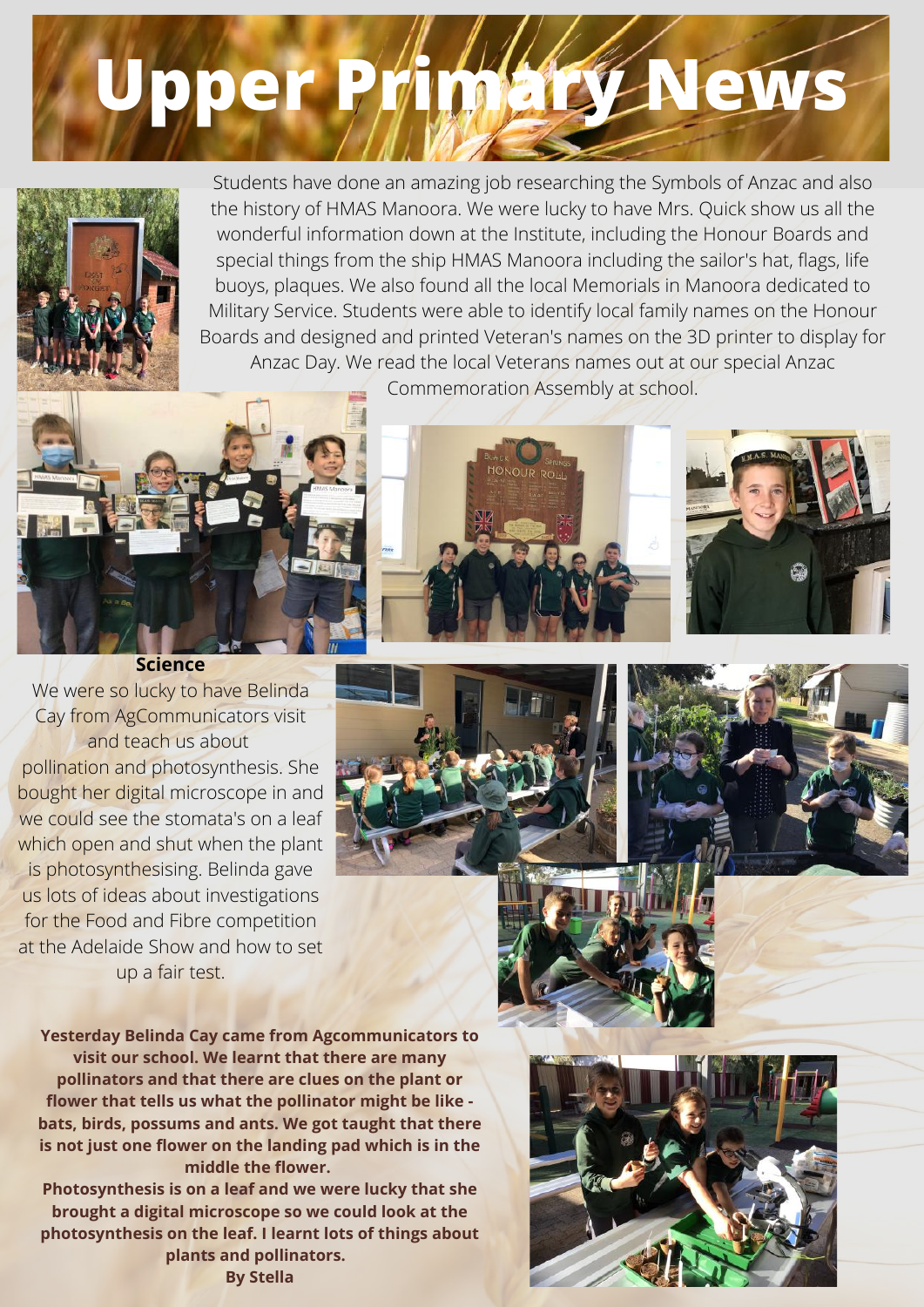#### **Visual Arts**

We are looking at famous artists this term and before we start painting we have completed a colour theory session so we know about primary, secondary and supplementary colours and how to mix them.

#### **Literacy**

This term we are focusing on drafting, editing and publishing a well argued persuasive text. The focus is using high modality words, rhetorical questions to make the reader think and elaborated paragraphs to prove our points. Our first exposition was about proving we use too many plastics. This is a persuasive text Jess published.

#### **Everybody should recycle**

You wouldn't like if you were suffocating on rubbish, like our wonderful sea life. This is exactly why we need to recycle to save our planet. It is absolutely vital to recycle, and clean up the mess we have made of the planet. We need to recycle, use recyclable containers and water bottles, and recycle our food scraps.

We can stop using as much plastic by, buying metal water bottles, reusing shopping bags, using thermos cups and putting the plastic you do use in the recycling bin. Did you know that in the middle of the Pacific Ocean there is a Great Pacific Garbage Patch [GGP]? It is full of rubbish that we have just thrown into the ocean. Or even a local river or creek, and it will flow into the ocean.

Glad wrap and snap bags are a big problem. They float around and eventually land in the sea, then they kill the beautiful sea life, so why don't we use nude food? Nude food is just not using plastic or wrappers. Here's another option... beeswax wraps! These wraps are made of bees wax and can have cool patterns, plus they are %100 recyclable.

Finally we have food scraps. Now a lot of people throw their food scraps in the bin which is bad, meanwhile some people throw their food scraps to the chooks or in a compost which is good. You can even put your scraps in your worm farm if you have one, so make the planet happy and recycle those scraps.

Now we have to start buying things that are good for the planet. We can buy biodegradable straws, spoons, forks, cups and much more. We can also buy or make beeswax wraps. And when we go to the butcher ask if you can have your meat wrapped up in newspaper.

Did you know that most plastics turn into microplastics? Some fish eats the microplastics and then you eat the fish. That means that in a year you eat enough to make a plastic apple. Microplastics can damage cells in your body. A lot of fruits and vegetables contain microplastics already. People have been eating a lot of plastic so be careful of where you get your food.

Now I have proven that if we recycle, the planet will thank us and so will the next generation. **Jessica**





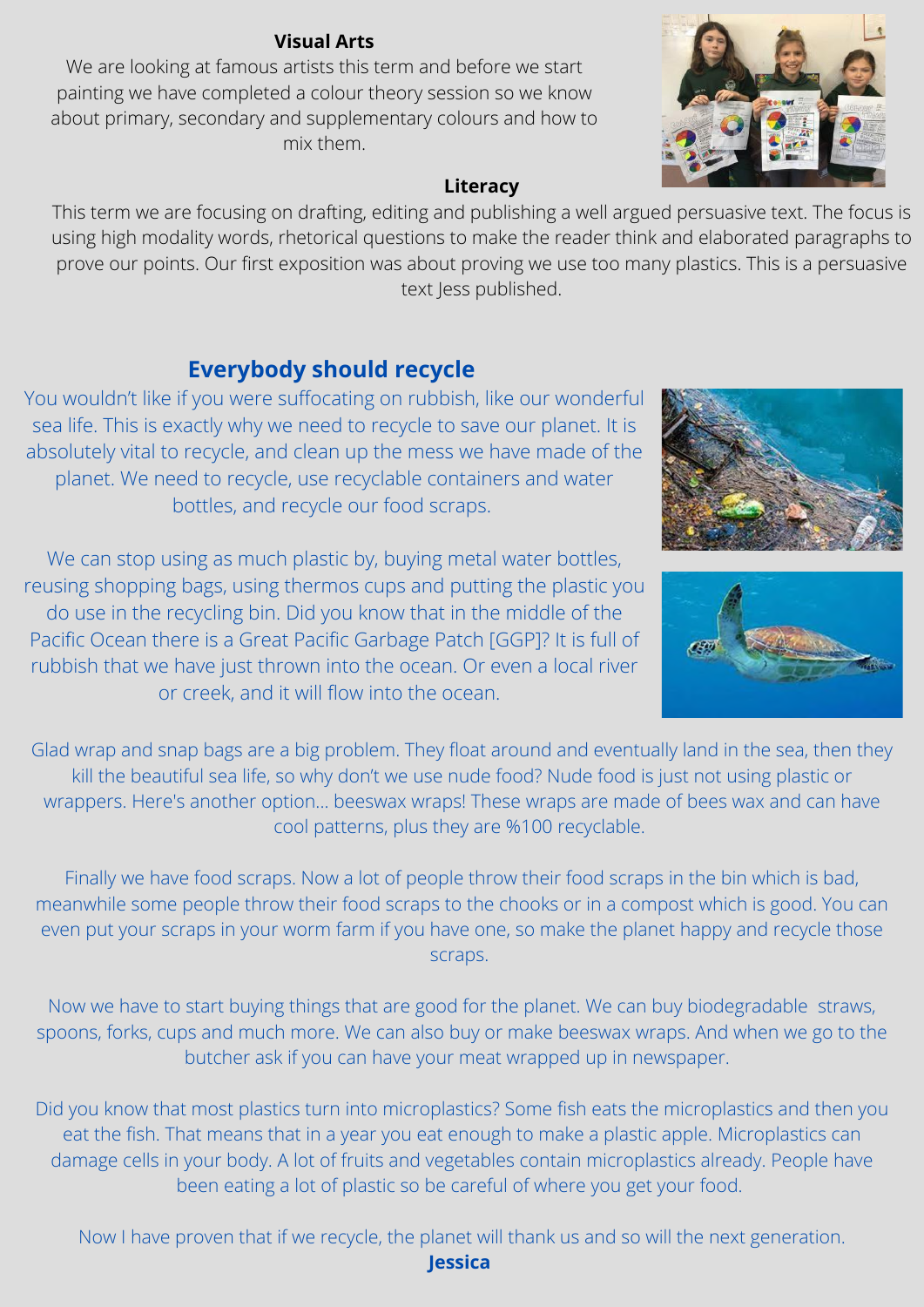#### **Numeracy**

In our lessons we always have a warm up game and now football and netball has started this game has been improving our 6 times tables knowledge and speed and accuracy when adding numbers. Have a go at playing this game with your child. We have been breaking down problem solving tasks into steps and drawing up tables or making models to visualise problems. At the moment we are learning about fractions, equivalent fractions, improper fractions, ordering fractions and adding and subtracting fractions.





#### **Science and Geography**

We are learning about catchment areas and discovered we live in the Wakefield, Gilbert or Light Catchment areas. We followed the rivers on google maps to the ocean and are now looking at land use along the waterways, healthy waterways and unhealthy waterways.

We will be collecting water from areas along the waterways and examining samples for macroinvertebrates to rate the health of the waterways. We are waiting for rain to make the ephemeral creeks and rivers flow!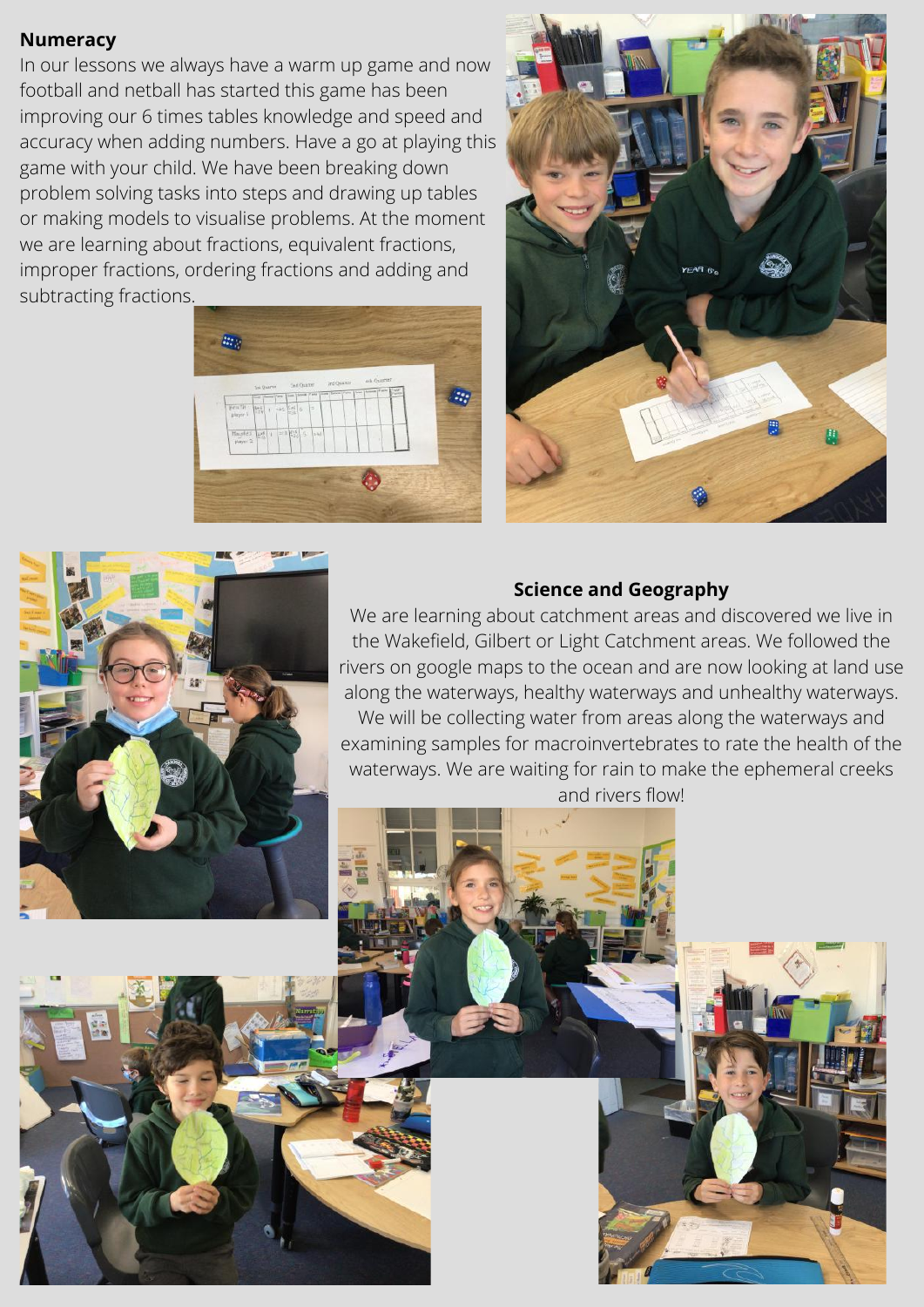## **SRC Fundraiser Plant Sale**

The SRC are holding a **Fundraiser to purchase** a Compost Tumbler for the school. Plants will be on the table near the Library and are priced from \$1 each.







**Manoora Hall Market Sunday 12 June** 9am to 3pm

Join us on the Queen's Birthday Long Weekend for our annual market at<br>the historic Manoora Institute/Hall.

Wheelchair access at rear of Soldiers Memorial Supper Room.

Supporting and promoting local and

surrounding areas stallholders New stallholders always welcome

> **Find us on Facebook** Covid Plan may apply

**QUEEN'S BIRTDAY LONG** WEEKEND

#### Wide variety of stalls

**Under cover and** outside sites

Selection of fresh bread and rolls

Hot food

Tea, coffee, cold drinks

**MANOORA HALL** 60 Weymouth Street/ **Barrier Highway** 

For more information phone: Phone: 8848 4330/8848315

#### NEXT MARKETS:

 $\begin{array}{r}\n 2022 \\
 \text{Saturday 1 October} \\
\text{9am - 3pm}\n \end{array}$ 

**Xmas Twilight Friday 11** November<br>4.30 - 8.30pm

2023<br>Easter Monday 10 April 9am-3pm Sunday 11 June 9am-3pm<br>Saturday 30 September 9am-3pm **Xmas Twilight Friday 10** November 4.30pm-8.3o pm